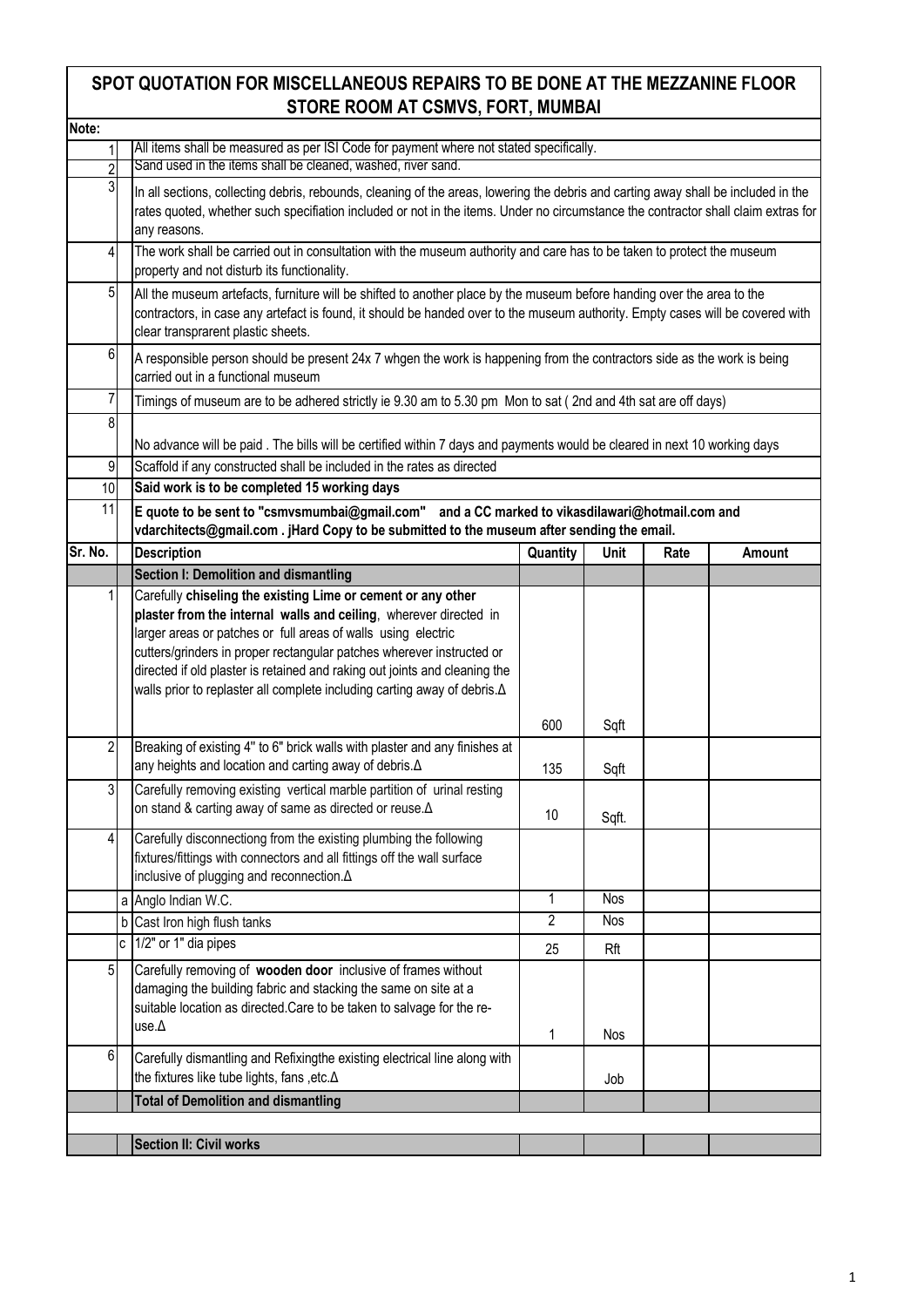|    | SPECIFICATIONS FOR POLYMER REPAIRS: CLEANING THE REINFORCEMENT-1. Loose rust should be removed from<br>the existing reinforcement steel by wire-brushing, 2. 'Rusticide' solution should be applied to the steel for the removal of the<br>residual rust and also for rendering the surface of the steel passive, so as to prevent fresh corrosion. After 24 hours, brush off<br>any loose particles by means of a dry paint brush. 3. a slurry of 'Polyalk Fixoprime' + cement in the weight proportion of 1:1.5<br>should be prepared and a brush coating of this slurry should be given to the entire exposed, chemically de-rusted surface of<br>the steel, taking care that even a minutest part of the steel is not left uncovered. TREATMENT: USE OF POLYMER<br>MODIFIED MORTAR FOR REPAIR WORKS: 1. All loose / cracked concrete should be broken upto the sound core.2. The<br>exposed reinforcement steel should be treated as explained separately in the relevant Specification. 3. A slurry of 'Polyalk EP'<br>+ cement in the weight proportion of 1:1 should be applied as primer-cum-bonding coat on the interface with the existing<br>concrete. Immediately place polymer modified mortar prepared as the following step. 4. polymer modified plaster should be<br>prepared in the following proportions 1 kg. 'Polyalk EP' + 5 kg. Cement +15 kg. Washed river sand (10kg. passing 2 mm +5<br>$kg. 1 \, \text{mm}$ down) or quartz sand if directed $+1$ to 1.5 litres water depending on the desired consistency. This special mortar<br>should be very thoroughly mixed, preferably by stirrer. 5. Polymer modified mortar should be placed by hand on the above<br>primed surface in thickness of 10 to 15 mm for each layer, which should be allowed to set initially. 6. Subsequent layers of<br>similar thickness should be applied, until the original form of the concrete is attained. Finally, the surface should be finished<br>with a steel trowel. 7. The repaired surfaces should be cured with damp gunny bags, after minimum 48 hours of initial setting<br>time. $\Delta$ |     |      |  |  |  |  |
|----|---------------------------------------------------------------------------------------------------------------------------------------------------------------------------------------------------------------------------------------------------------------------------------------------------------------------------------------------------------------------------------------------------------------------------------------------------------------------------------------------------------------------------------------------------------------------------------------------------------------------------------------------------------------------------------------------------------------------------------------------------------------------------------------------------------------------------------------------------------------------------------------------------------------------------------------------------------------------------------------------------------------------------------------------------------------------------------------------------------------------------------------------------------------------------------------------------------------------------------------------------------------------------------------------------------------------------------------------------------------------------------------------------------------------------------------------------------------------------------------------------------------------------------------------------------------------------------------------------------------------------------------------------------------------------------------------------------------------------------------------------------------------------------------------------------------------------------------------------------------------------------------------------------------------------------------------------------------------------------------------------------------------------------------------------------------------------------------------------------------|-----|------|--|--|--|--|
| 7  | POLYMERS REPAIRS: Repairs to the RCC members i.e. ceiling slab<br>by removing the rust of the reinforcement, applying a coat of rusticide<br>and Applying a coat of preventive coating of polymers as per<br>manufacturers brand specifications, applying a coat of bonding<br>polymer and finally applying 25 mm thick Polymer modified mortar<br>using quartz sand. of Sunanda/ Roff or equivalent make. The entire<br>treatment to be carried ot as per 'Brand manufacurer's specifications<br>and as directed by the Architect' inclusive of necssary curing etc,<br>Prior approval of the consultant must be obtained for the use of a<br>particular make. $\Delta$                                                                                                                                                                                                                                                                                                                                                                                                                                                                                                                                                                                                                                                                                                                                                                                                                                                                                                                                                                                                                                                                                                                                                                                                                                                                                                                                                                                                                                      |     |      |  |  |  |  |
|    |                                                                                                                                                                                                                                                                                                                                                                                                                                                                                                                                                                                                                                                                                                                                                                                                                                                                                                                                                                                                                                                                                                                                                                                                                                                                                                                                                                                                                                                                                                                                                                                                                                                                                                                                                                                                                                                                                                                                                                                                                                                                                                               | 135 | Sqft |  |  |  |  |
|    | 8 a Providing and applying 20 mm thick INTERNAL Cement Plaster in two<br>coats, under layer 20 mm thick plaster 1:4 (1 cement : 4 coarse sand)<br>using 43 grade cement. and curing, raking of joints etc., top finishing<br>layer rendered with PLASTER OF PARIS to true line and level, &<br>plumb∆                                                                                                                                                                                                                                                                                                                                                                                                                                                                                                                                                                                                                                                                                                                                                                                                                                                                                                                                                                                                                                                                                                                                                                                                                                                                                                                                                                                                                                                                                                                                                                                                                                                                                                                                                                                                         |     |      |  |  |  |  |
|    | b Same as above item no.9a Single coat without PLASTER OF PARIS                                                                                                                                                                                                                                                                                                                                                                                                                                                                                                                                                                                                                                                                                                                                                                                                                                                                                                                                                                                                                                                                                                                                                                                                                                                                                                                                                                                                                                                                                                                                                                                                                                                                                                                                                                                                                                                                                                                                                                                                                                               | 300 | Sqft |  |  |  |  |
|    | finish for toilets. $\Delta$                                                                                                                                                                                                                                                                                                                                                                                                                                                                                                                                                                                                                                                                                                                                                                                                                                                                                                                                                                                                                                                                                                                                                                                                                                                                                                                                                                                                                                                                                                                                                                                                                                                                                                                                                                                                                                                                                                                                                                                                                                                                                  | 150 | Sqft |  |  |  |  |
|    | c Same as above item no.9a But for ceiling using single coat upto 15<br>mm thick with PLASTER OF PARIS punning A                                                                                                                                                                                                                                                                                                                                                                                                                                                                                                                                                                                                                                                                                                                                                                                                                                                                                                                                                                                                                                                                                                                                                                                                                                                                                                                                                                                                                                                                                                                                                                                                                                                                                                                                                                                                                                                                                                                                                                                              | 150 | Sqft |  |  |  |  |
| 9  | Providing and making decorative moulding on the wall in cement<br>plaster, matching to the existing details and design as attached<br>photo or contractor to visit the site and see the existing one before<br>quoting $\Delta$                                                                                                                                                                                                                                                                                                                                                                                                                                                                                                                                                                                                                                                                                                                                                                                                                                                                                                                                                                                                                                                                                                                                                                                                                                                                                                                                                                                                                                                                                                                                                                                                                                                                                                                                                                                                                                                                               | 5   | Rft  |  |  |  |  |
|    | <b>Total of Civil works</b>                                                                                                                                                                                                                                                                                                                                                                                                                                                                                                                                                                                                                                                                                                                                                                                                                                                                                                                                                                                                                                                                                                                                                                                                                                                                                                                                                                                                                                                                                                                                                                                                                                                                                                                                                                                                                                                                                                                                                                                                                                                                                   |     |      |  |  |  |  |
|    | <b>Section III: Carpentry works</b>                                                                                                                                                                                                                                                                                                                                                                                                                                                                                                                                                                                                                                                                                                                                                                                                                                                                                                                                                                                                                                                                                                                                                                                                                                                                                                                                                                                                                                                                                                                                                                                                                                                                                                                                                                                                                                                                                                                                                                                                                                                                           |     |      |  |  |  |  |
| 10 | Providing and fixing SS 2mm to 3mm thk weld mesh with TW<br>frame in OLD BTC 1 1/2" x 1 1/2" clear and 1 1/2" x 3/4" over the<br>mesh as a beading patti, following the profile of the opening of size 2'<br>1" x 1' 6" as attached drawing. $\Delta$                                                                                                                                                                                                                                                                                                                                                                                                                                                                                                                                                                                                                                                                                                                                                                                                                                                                                                                                                                                                                                                                                                                                                                                                                                                                                                                                                                                                                                                                                                                                                                                                                                                                                                                                                                                                                                                         | 6   | Nos  |  |  |  |  |
| 11 | Providing and fixing transparent acrylic sheet sliding over the<br>teak wood framework described as follows.(Refer Drawing no.3)                                                                                                                                                                                                                                                                                                                                                                                                                                                                                                                                                                                                                                                                                                                                                                                                                                                                                                                                                                                                                                                                                                                                                                                                                                                                                                                                                                                                                                                                                                                                                                                                                                                                                                                                                                                                                                                                                                                                                                              |     |      |  |  |  |  |
|    | a Providing and fixing 1 1/2" x 2" clear old BTC Wood for framework                                                                                                                                                                                                                                                                                                                                                                                                                                                                                                                                                                                                                                                                                                                                                                                                                                                                                                                                                                                                                                                                                                                                                                                                                                                                                                                                                                                                                                                                                                                                                                                                                                                                                                                                                                                                                                                                                                                                                                                                                                           | 60  | Rft  |  |  |  |  |